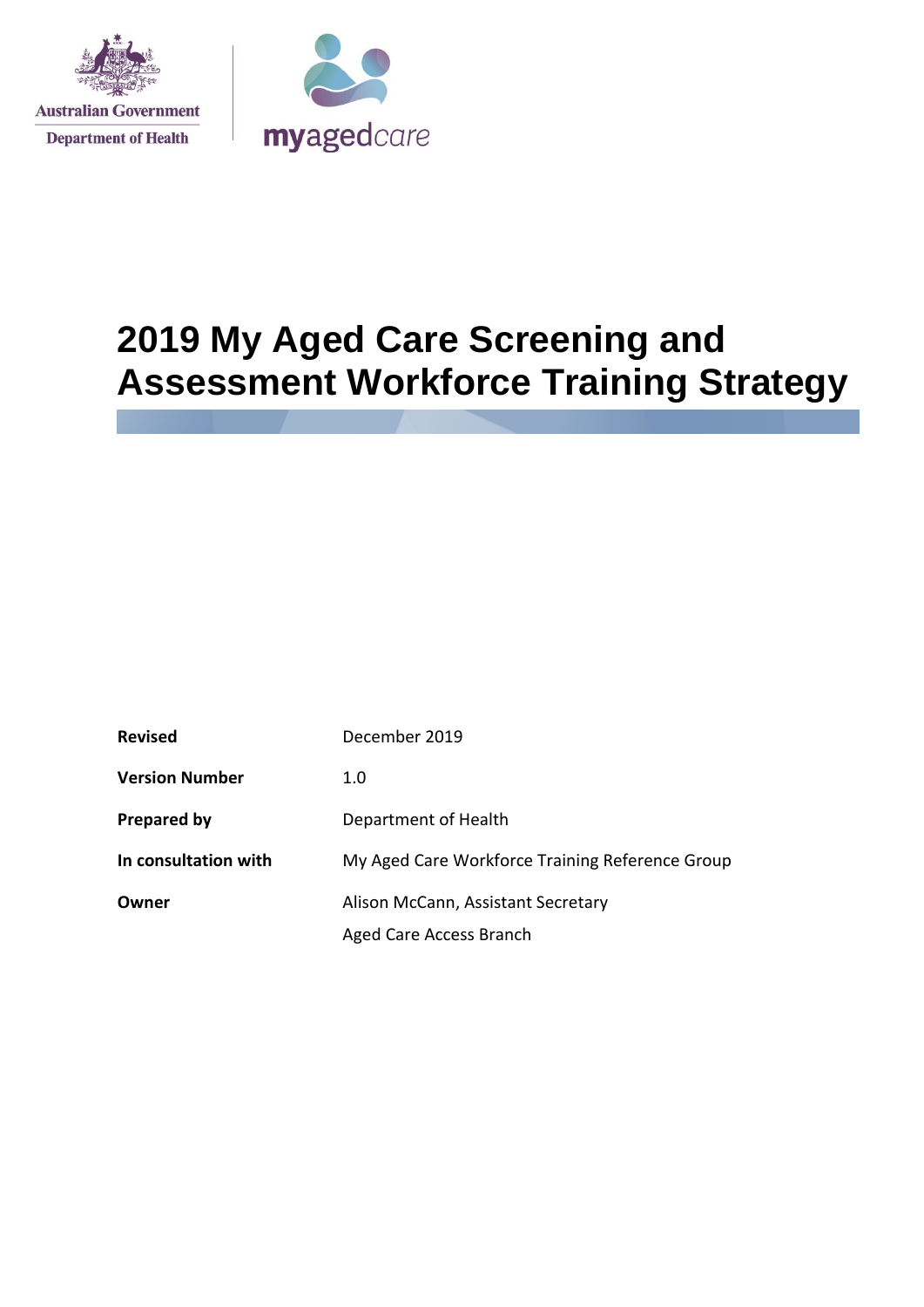**Table of Contents** 

| $3-$    |                                                                            |    |
|---------|----------------------------------------------------------------------------|----|
|         |                                                                            |    |
|         | 5. MY AGED CARE SCREENING AND ASSESSMENT WORKFORCE (THE                    |    |
|         |                                                                            |    |
|         |                                                                            |    |
| $8_{-}$ |                                                                            |    |
|         |                                                                            |    |
|         |                                                                            |    |
|         |                                                                            |    |
|         | <b>ATTACHMENT A: MINIMUM TRAINING REQUIREMENTS - DETAILED DESCRIPTIONS</b> | 11 |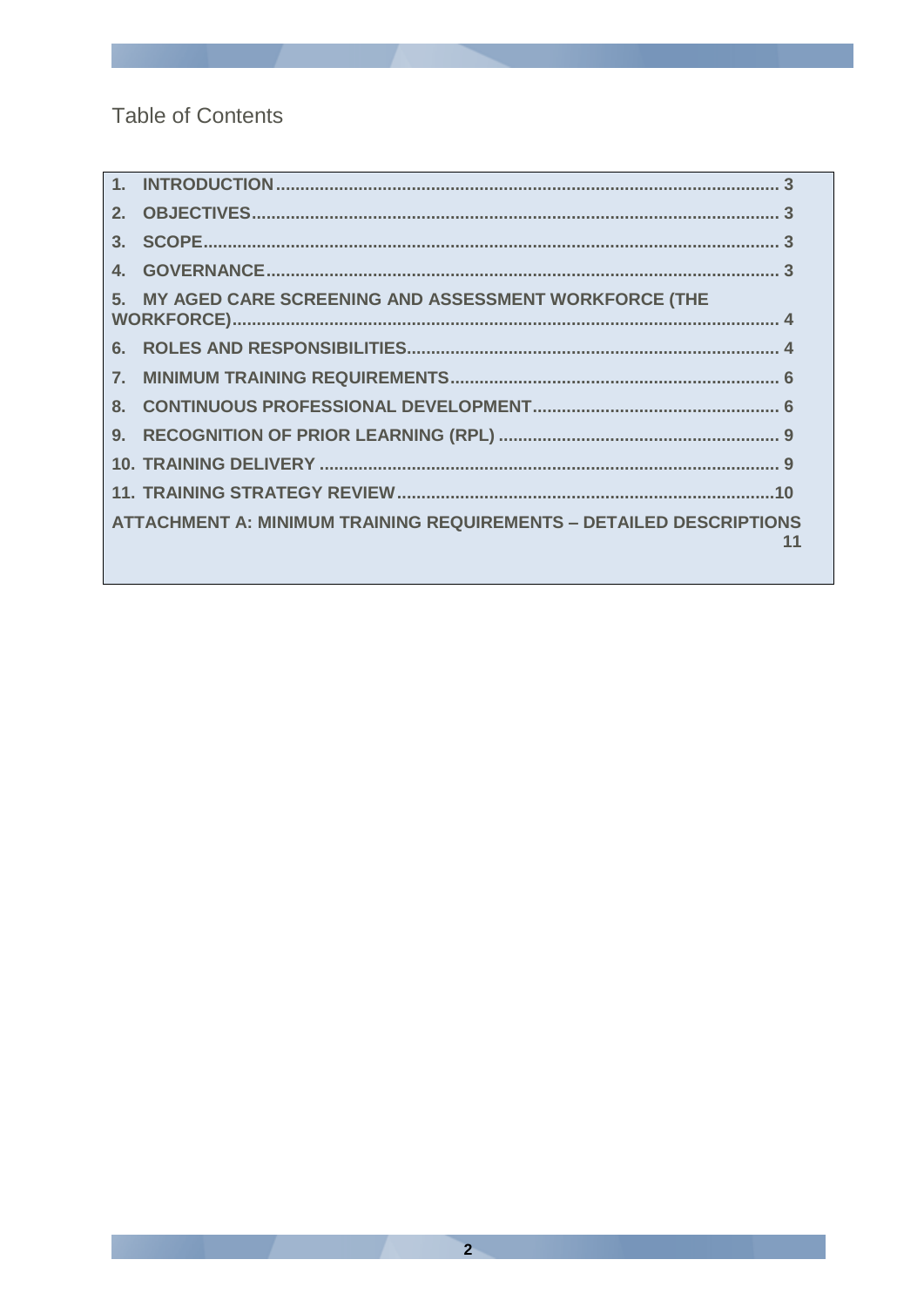# **1. Introduction**

My Aged Care is the main entry point to the aged care system in Australia. My Aged Care aims to make it easier for older people, their families, and carers to access information on ageing and aged care, have their needs assessed and be supported to find and access services.

The My Aged Care Screening and Assessment Workforce Training Strategy (the Strategy) outlines the operational and minimum training requirements; as well as the training responsibilities for the My Aged Care Screening and Assessment Workforce (the Workforce), the Registered Training Organisation (RTO) and the Department of Health (the Department).

# **2. Objectives**

The Strategy defines:

- $\triangleright$  the minimum training requirements for the Workforce, and
- $\triangleright$  the operational and training responsibilities of the Department's RTO.

# **3. Scope**

The scope of the Strategy is limited to staff undertaking any aspect of the screening and assessment function within My Aged Care as well as the training coordination and requirements of the RTO and the Department. This includes the following, though not limited to:

- $\triangleright$  Customer Solutions Specialists (CSS)
- $\triangleright$  Home Support Assessors;
- $\triangleright$  Comprehensive Assessors;
- $\triangleright$  Workplace Trainers; and
- $\triangleright$  Aged Care Assessment Team Education Officers.

Aged Care Assessment Team (ACAT) and Regional Assessment Service (RAS) non-assessing staff - such as staff who provide information only, administration or support roles, are out of scope.

It is the responsibility of the assessment organisation and the My Aged Care Contact Centre to ensure that staff performing these non-assessor roles acquire the skills to perform their roles.

# **4. Governance**

The key forums for consultation and collaboration on training needs across the Workforce are the following:

- My Aged Care Assessment Workforce Training Reference Group (AWTRG);
- $\triangleright$  ACAT Managers Teleconference;
- RAS Managers Teleconference; and
- $\triangleright$  Assessment Workforce Workshops.

The AWTRG consists of nominated representatives from the Department, My Aged Care Contact Centre, ACAT, RAS and the Department's Registered Training Organisation (RTO) delivery partner.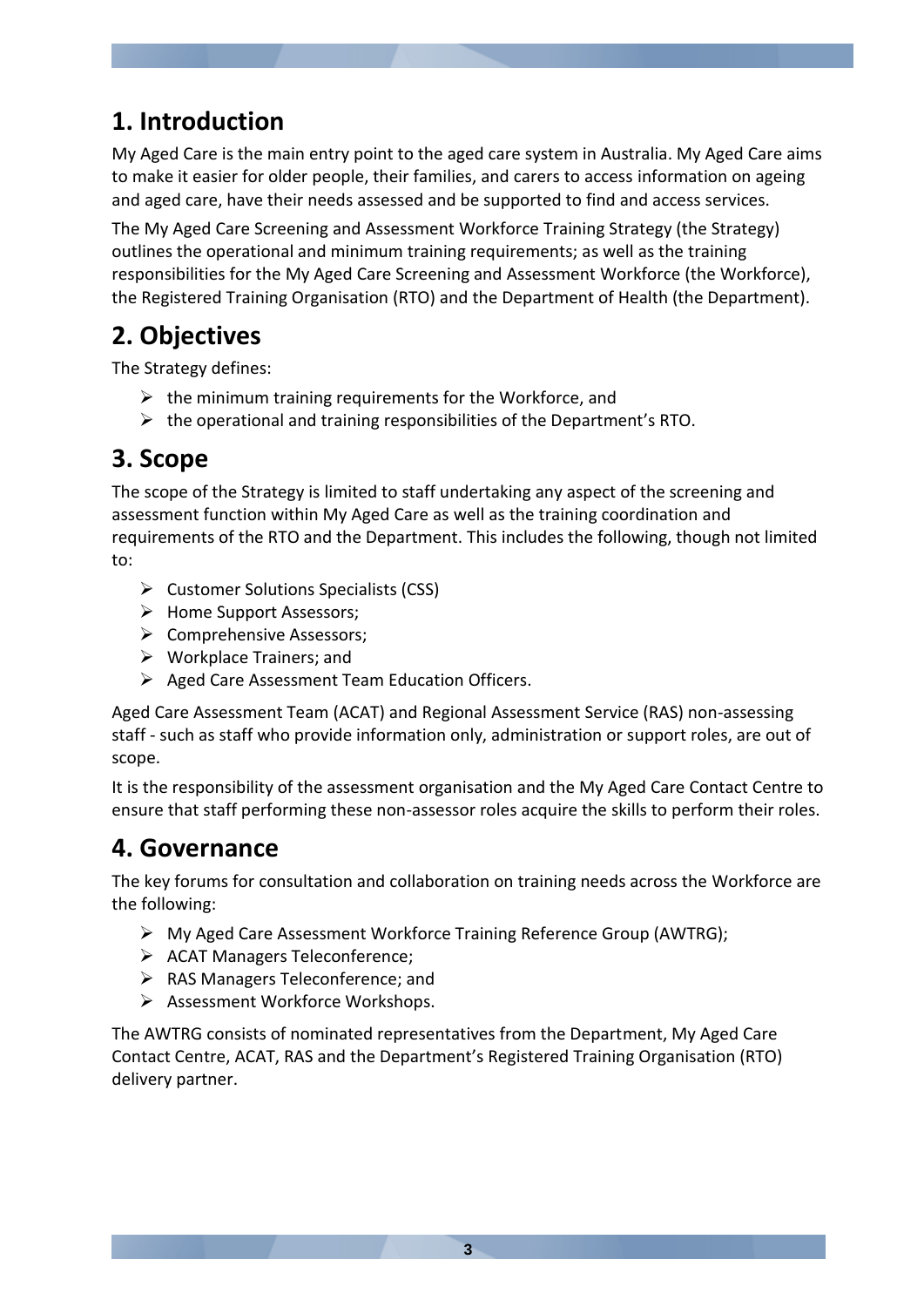The AWTRG have been tasked with providing advice to the Department on:

- $\triangleright$  the strategic future direction of the Strategy, and
- $\triangleright$  any training issues impacting operations.

# **5. My Aged Care Screening and Assessment Workforce (the Workforce)**

My Aged Care operates as an integrated assessment workforce across three elements:

- My Aged Care Contact Centre (CSS): initial aged care needs screening;
- $\triangleright$  RAS: home support assessment; and
- $\triangleright$  ACAT: comprehensive assessment.

The Workforce undertakes three distinct but interdependent assessment functions that use the National Screening and Assessment Form (NSAF), this includes:

- $\triangleright$  initial over the phone screening by the My Aged Care Contact Centre;
- $\triangleright$  face-to-face assessment and referral for Commonwealth Home Support services, and
- $\triangleright$  face-to-face assessment and approval for Australian Government subsidised aged care.

## **6. Roles and Responsibilities**

The Department is responsible for ensuring that access to appropriate training to undertake aged care screening and assessment function is made available to the Workforce.

The successful development and delivery of quality training, including the maintenance of training materials is dependent upon the collaboration and involvement of the Department's delivery partners which includes the Workforce and the Department's RTO. All delivery partners bring valuable expertise in the emerging needs of the Workforce and the practical delivery of effective training.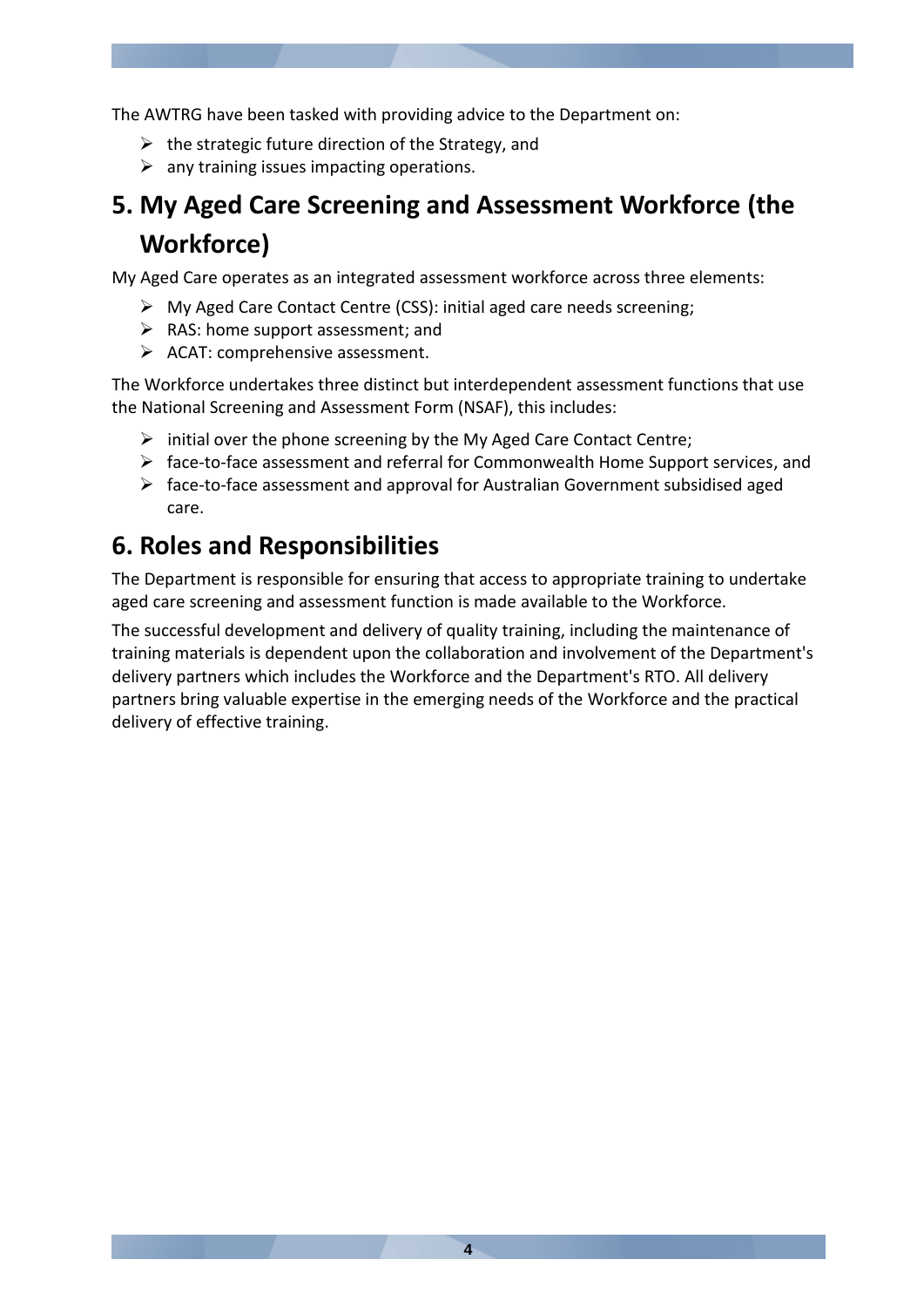| <b>Role</b>                                                   | <b>Responsibility</b>                                                                                                                                                                                                                                                                                                                                                                                                                                                                                                                                                                                                                                                                                                                                                                                                                                                                                                                                                                                                                                                                                                                                                         |  |
|---------------------------------------------------------------|-------------------------------------------------------------------------------------------------------------------------------------------------------------------------------------------------------------------------------------------------------------------------------------------------------------------------------------------------------------------------------------------------------------------------------------------------------------------------------------------------------------------------------------------------------------------------------------------------------------------------------------------------------------------------------------------------------------------------------------------------------------------------------------------------------------------------------------------------------------------------------------------------------------------------------------------------------------------------------------------------------------------------------------------------------------------------------------------------------------------------------------------------------------------------------|--|
| <b>The</b>                                                    | The Department will continue to maintain a training model that:                                                                                                                                                                                                                                                                                                                                                                                                                                                                                                                                                                                                                                                                                                                                                                                                                                                                                                                                                                                                                                                                                                               |  |
| <b>Department of</b><br><b>Health</b>                         | ➤<br>enables a pathway to ensure the Workforce is trained to meet a set<br>of minimum training requirements; and<br>provides a consistent and high quality suite of training materials to<br>➤<br>the Workforce including workplace or facilitator-led training where<br>appropriate.<br>The Department is responsible for ensuring that the Workforce is<br>informed of changes to the minimum training requirements.                                                                                                                                                                                                                                                                                                                                                                                                                                                                                                                                                                                                                                                                                                                                                        |  |
|                                                               |                                                                                                                                                                                                                                                                                                                                                                                                                                                                                                                                                                                                                                                                                                                                                                                                                                                                                                                                                                                                                                                                                                                                                                               |  |
| <b>Screening and</b><br><b>Assessment</b><br><b>Workforce</b> | Workforce organisations are responsible for:<br>ensuring their staff undertake relevant minimum training<br>➤<br>standards, including the achievement of the nationally recognised<br>SoAs (identified in Section 7) consistent with their contractual<br>requirements<br>maintaining sound knowledge of aged care developments and<br>➤<br>jurisdictional issues,<br>$\triangleright$ ensure any workplace trainers are appropriately qualified; and<br>ensuring access to ongoing training and development<br>➤<br>opportunities to maintain, refresh and enhance specific<br>professional and clinical skills.                                                                                                                                                                                                                                                                                                                                                                                                                                                                                                                                                             |  |
|                                                               |                                                                                                                                                                                                                                                                                                                                                                                                                                                                                                                                                                                                                                                                                                                                                                                                                                                                                                                                                                                                                                                                                                                                                                               |  |
| Registered<br><b>Training</b><br>Organisation                 | The Department's RTO is responsible for ensuring national<br>consistency of My Aged Care Training via the following mechanisms:<br>maintain the scope of registration to include the My Aged Care<br>➤<br>SoAs, whilst adhering to the RTO Standards 2015 as regulated by<br>the Australian Skills Quality Authority (ASQA);<br>assess and determine participants' competency against the SoAs;<br>➤<br>$\triangleright$ award nationally recognised SoAs;<br>$\triangleright$ support Workplace Trainers to deliver SoAs via a blended mode of<br>delivery including the use of the<br>My Aged Care Learning Environment, face-to-face and on-the-job<br>training, including providing reports on participant progress;<br>$\triangleright$ support and progress participants undertaking the SoA delivery<br>through the My Aged Care Learning Environment;<br>$\triangleright$ work closely with the Department to ensure the<br>My Aged Care Learning Environment is operating at optimal<br>performance (currency of content, currency of platform), and<br>maintain non-accredited workforce eLearning courses and issue<br>➤<br>associated certificates of completion. |  |

**5**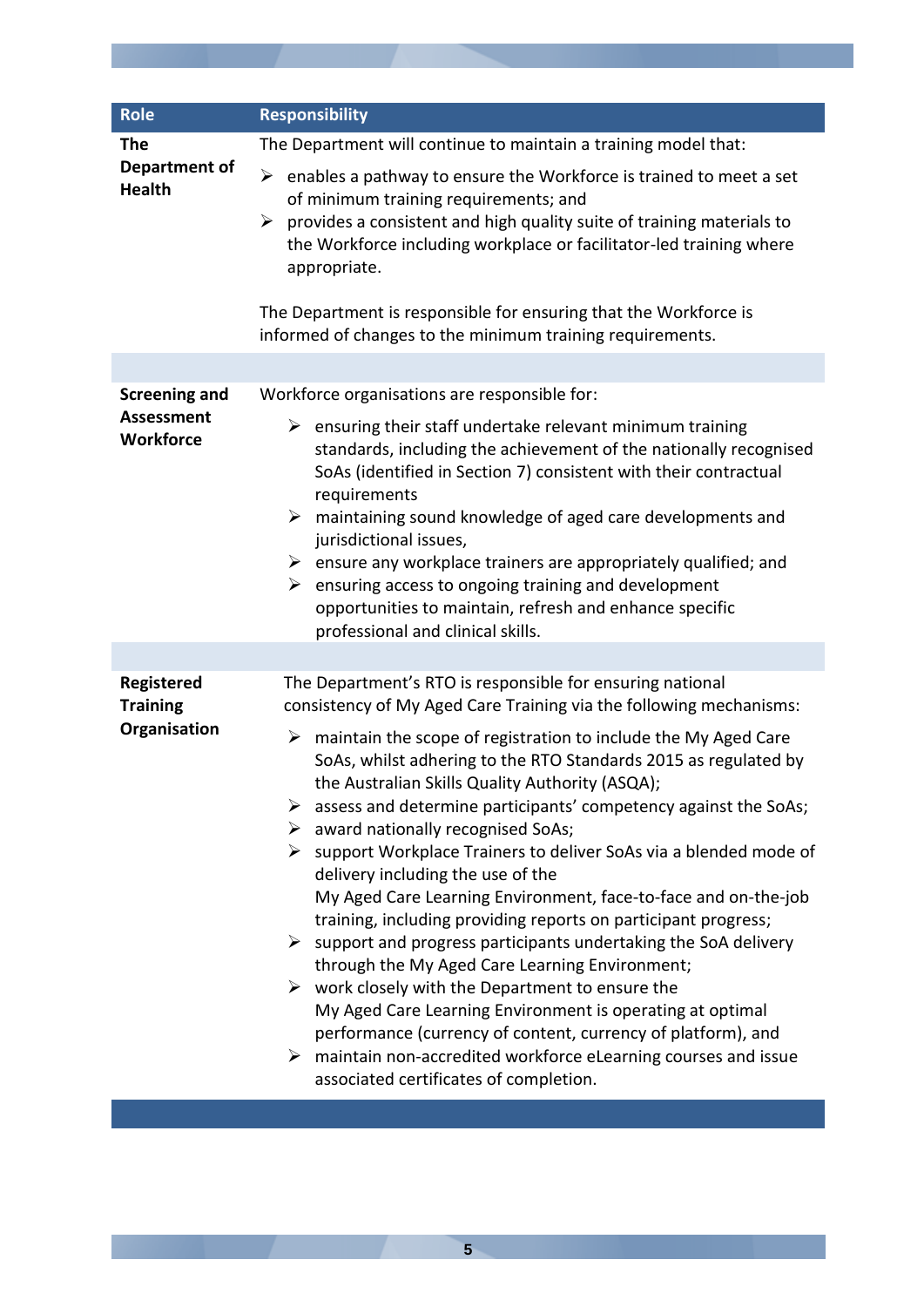# **7. Minimum Training Requirements**

The Workforce minimum training requirements have been designed to:

- $\triangleright$  ensure all CSSs, RAS assessors and ACAT assessors can demonstrate their competency to undertake their screening and assessment role in aged care needs assessment including diverse needs assessments; and
- $\triangleright$  ensure the Workforce can acquire and maintain the skills to undertake its role within the My Aged Care operational environment.

The My Aged Care Workforce Training Strategy provides the following mandatory accredited SoAs:

| <b>Workforce</b>                                                    | <b>Mandatory Statement of Attainment</b>                         |
|---------------------------------------------------------------------|------------------------------------------------------------------|
|                                                                     | Statement of Attainment:                                         |
| My Aged Care Contact Centre Customer<br><b>Solution Specialists</b> | Training in My Aged Care, Customer Solution<br>Specialists; and  |
|                                                                     | Any mandatory designated Refresher<br><b>Training</b>            |
| Regional Assessment Service - Home                                  | <b>Statement of Attainment:</b>                                  |
| <b>Support Assessor</b>                                             | Training in My Aged Care, Home Support<br>Assessor               |
|                                                                     | <b>Statement of Attainment:</b>                                  |
| Aged Care Assessment Teams -<br><b>Comprehensive Assessor</b>       | Training in My Aged Care, Advanced<br><b>Assessment Practice</b> |

# **8. Continuous Professional Development**

Pathways for continuous professional development will be considered in the 2020 review of this Strategy.

RAS assessors have the option to undertake the Statement of Attainment – Training in My Aged Care, Advanced Assessment Practice as a means of further learning after completing the Statement of Attainment – Training in My Aged Care, Home Support Assessor.

RAS assessors undertaking Advanced Assessment Practice who:

- $\triangleright$  wish to undertake the SoA must seek support and endorsement from their assessment organisation;
- $\triangleright$  demonstrate competency requirements of each unit in the Statement of Attainment will be awarded the Statement of Attainment: Training in My Aged Care, Advanced Assessment Practice.
- $\triangleright$  Meet the assessment criteria of the Statement of Attainment.

Undertaking this training by itself does not allow an assessor to perform the role of a comprehensive assessor. A person must be employed by a contracted partner to the Department to act in the role as a comprehensive assessor and meet all contractual and other requirements as identified at that point of time.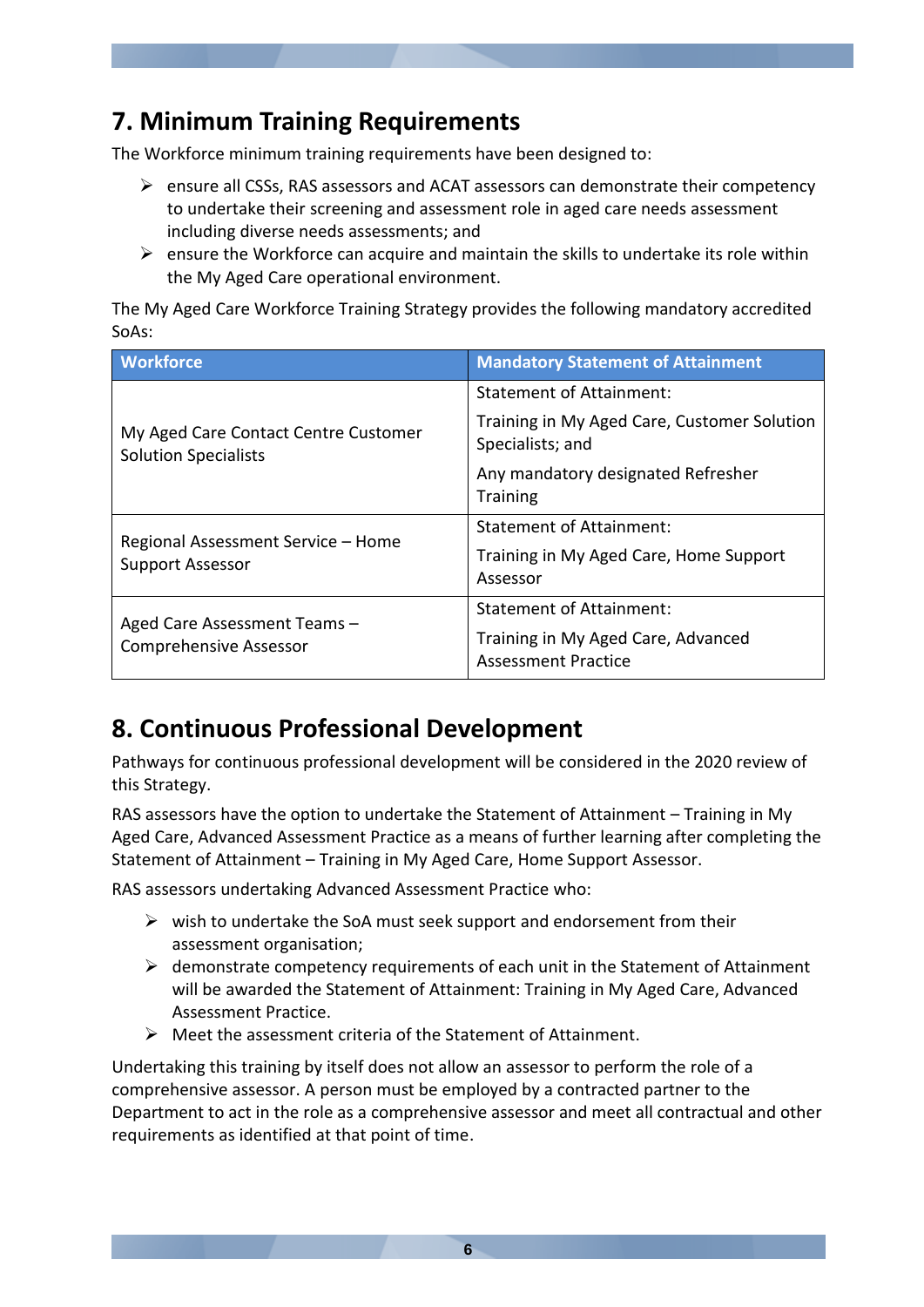#### **Other Training:**

- $\triangleright$  All members of the Workforce are required to successfully undertake training in the use of the My Aged Care system, this is to be delivered by the My Aged Care Contact Centre, RAS or ACATs;
- $\triangleright$  All members of the Workforce are required to successfully undertake training for required cultural competency and carer learning via Self-Paced Learning Experiences (SPLEs) including Culturally and Linguistically Diverse people, Aboriginal and Torres Strait Islanders Peoples and Carers; and
- $\triangleright$  ACAT members performing the role of a Delegate are required to have successfully completed the online ACAT Delegation training module via the RTO at least once every two years.

Workforce Training packages have been developed and made available to contracted partners through an online platform called the My Aged Care Learning Environment. Further detail on the My Aged Care Learning Environment is found in [Part 10](#page-8-0) of this strategy.

All My Aged Care Workforce organisations will provide evidence to the Department that their workforce members have satisfactorily completed the training relevant to their roles and responsibilities.

The minimum training requirements for the Workforce are summarised in the table below. Detailed descriptions of the Statement of Attainments and other training units are at **Attachment A**.

| Role                                          | <b>Minimum Standards</b>                                                                                                                                                         | <b>Timeframe</b>                                                                                                                                                                                              | Criteria                                                                                                                                                                                                                                                                                                                                                                           |
|-----------------------------------------------|----------------------------------------------------------------------------------------------------------------------------------------------------------------------------------|---------------------------------------------------------------------------------------------------------------------------------------------------------------------------------------------------------------|------------------------------------------------------------------------------------------------------------------------------------------------------------------------------------------------------------------------------------------------------------------------------------------------------------------------------------------------------------------------------------|
| <b>Customer Solution</b><br><b>Specialist</b> | <b>Statement of Attainment:</b><br>Training in My Aged Care,<br><b>Customer Solution</b><br><b>Specialists</b><br><b>Systems Training</b><br>Organisation's induction<br>program | All new CSSs will<br>complete organisation's<br>induction program, Use<br>of My Aged Care<br>Systems, and satisfy all<br>practical assessments in<br>the SoA* prior to active<br>engagement of their<br>role. | Participants will achieve the level of<br>competency required to successfully<br>complete their full SoA.<br>This includes satisfying all practical<br>assessments (simulated and on the<br>job) requirements for units of<br>competency within SoA Customer<br>Solution Specialist.<br>Participants must also complete their<br>My Aged Care Systems and NSAF<br>System training. |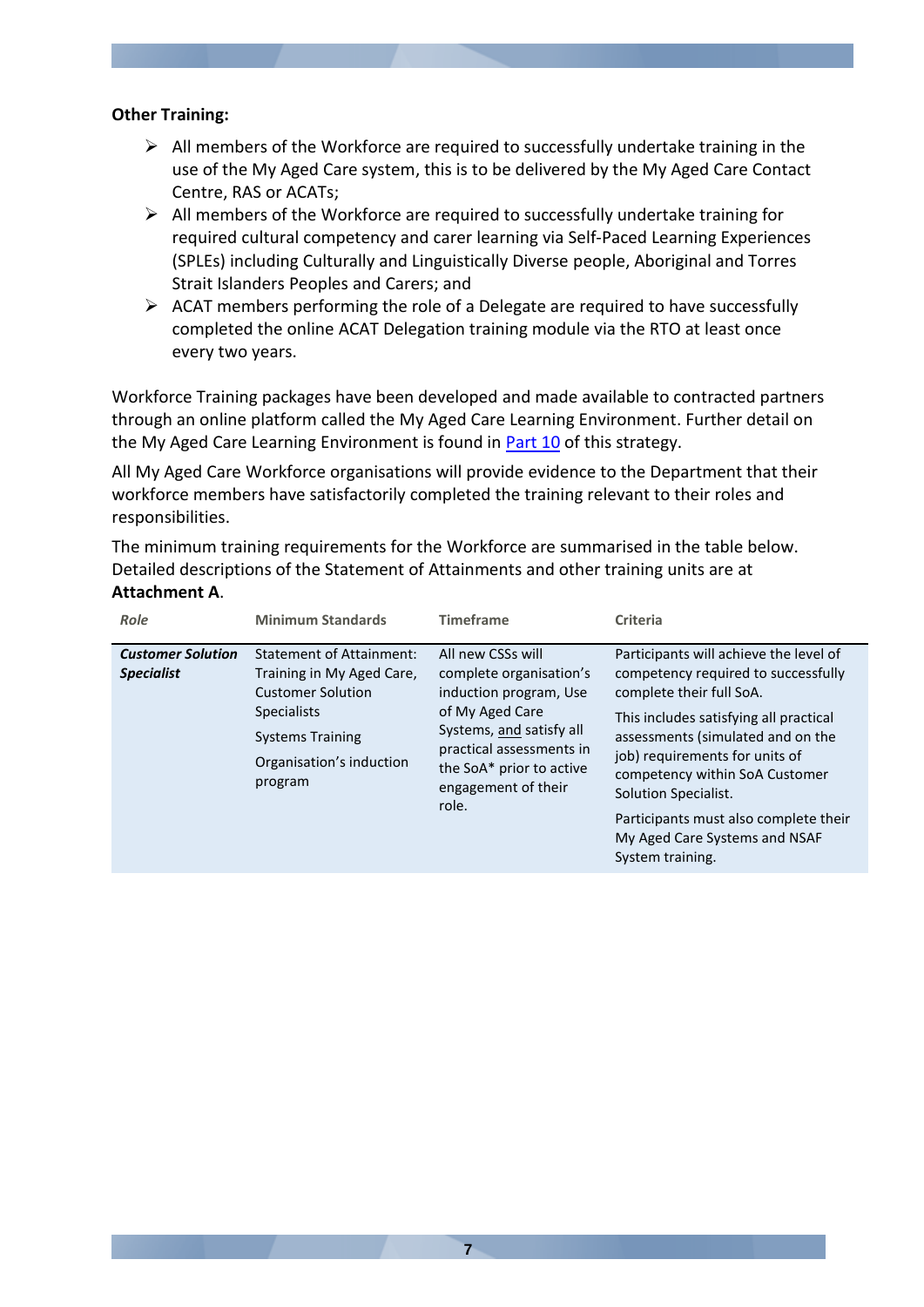| Role                             | <b>Minimum Standards</b>                                                                                                                                                                                                                                                                                                                                                                                                                                                          | <b>Timeframe</b>                                                                                                                                                                                                                                                                                                                                                                                                                                                           | <b>Criteria</b>                                                                                                                                                                                                                                                                                                                                                                                                                          |
|----------------------------------|-----------------------------------------------------------------------------------------------------------------------------------------------------------------------------------------------------------------------------------------------------------------------------------------------------------------------------------------------------------------------------------------------------------------------------------------------------------------------------------|----------------------------------------------------------------------------------------------------------------------------------------------------------------------------------------------------------------------------------------------------------------------------------------------------------------------------------------------------------------------------------------------------------------------------------------------------------------------------|------------------------------------------------------------------------------------------------------------------------------------------------------------------------------------------------------------------------------------------------------------------------------------------------------------------------------------------------------------------------------------------------------------------------------------------|
| <b>Home Support</b><br>Assessor  | <b>Statement of Attainment:</b><br>Training in My Aged Care,<br>Home Support Assessor<br><b>Home Support Assessors</b><br>may also choose to<br>complete the Statement<br>of Attainment: Training in<br>My Aged Care, Advanced<br>Assessment Practice,<br>however this does not<br>negate the need to have<br>undertaken Statement of<br>Attainment: Training in<br>My Aged Care, Home<br><b>Support Assessor</b><br><b>Systems Training</b><br>Organisation specific<br>training | All new assessors will<br>complete organisational<br>training on the Use of<br>My Aged Care Systems<br>prior to accessing the<br>system and enrol in the<br>SoA* prior to active<br>engagement of their<br>role.                                                                                                                                                                                                                                                           | Participants will achieve the level of<br>competency required to successfully<br>complete their full SoA.<br>This includes satisfying all practical<br>assessments (simulated and on the<br>job) requirements for units of<br>competency within SoA Home Support<br>Assessor).<br>Participants must also complete their<br>My Aged Care Systems and NSAF<br>System training.                                                             |
| Comprehensive<br><b>Assessor</b> | <b>Statement of Attainment</b><br>in My Aged Care Training,<br><b>Advanced Assessment</b><br>Practice<br>Bachelor degree or<br>equivalent in<br>clinical/allied health area.<br><b>Systems Training</b><br>The Department<br>recommends that all new<br><b>ACAT Assessors complete</b><br>the My Aged Care<br>Delegate Training to<br>become familiar with the<br>relevant legislation**.                                                                                         | All new ACAT assessors<br>will complete<br>organisational training<br>on the Use of My Aged<br>Care Systems prior to<br>accessing the system<br>and enrol in the SoA*<br>prior to active<br>engagement of their<br>role. ACAT assessors<br>must also have a<br>Bachelor degree in<br>clinical/allied health<br>area.<br>It is recommended that<br>they also complete ACAT<br><b>Delegation Training</b><br>within 18 months of<br>becoming a<br>Comprehensive<br>Assessor. | Participants will achieve the level of<br>competency required to successfully<br>complete their full SoA.<br>This includes satisfying all practical<br>assessments (simulated and on the<br>job) requirements for units of<br>competency within SoA Advanced<br>Assessment Practice.<br>Participants must have a Bachelor<br>degree in clinical/allied area and also<br>complete their My Aged Care Systems<br>and NSAF System training. |
| <b>ACAT Delegate</b>             | My Aged Care Delegate<br><b>Training</b>                                                                                                                                                                                                                                                                                                                                                                                                                                          | Potential Delegates must<br>successfully complete<br>the online Delegate<br>Training module prior to<br>applying to be a<br>Delegate.<br>Delegates must<br>complete the Delegate<br>training every two years.                                                                                                                                                                                                                                                              | Participants must achieve 100% in the<br>relevant training assessments.<br>Potential ACAT Delegates must also<br>satisfy the selection criteria specified<br>in the ACAT Delegation Policy.                                                                                                                                                                                                                                              |

*\* All SoAs have a sixteen week completion timeframe from enrolment. Extensions may be sought through the RTO in exceptional circumstances*

*\*\* For further information refer to the 2018-2020 ACAT Funding Agreement, Clause A6, A7, A8 and A9*

**8**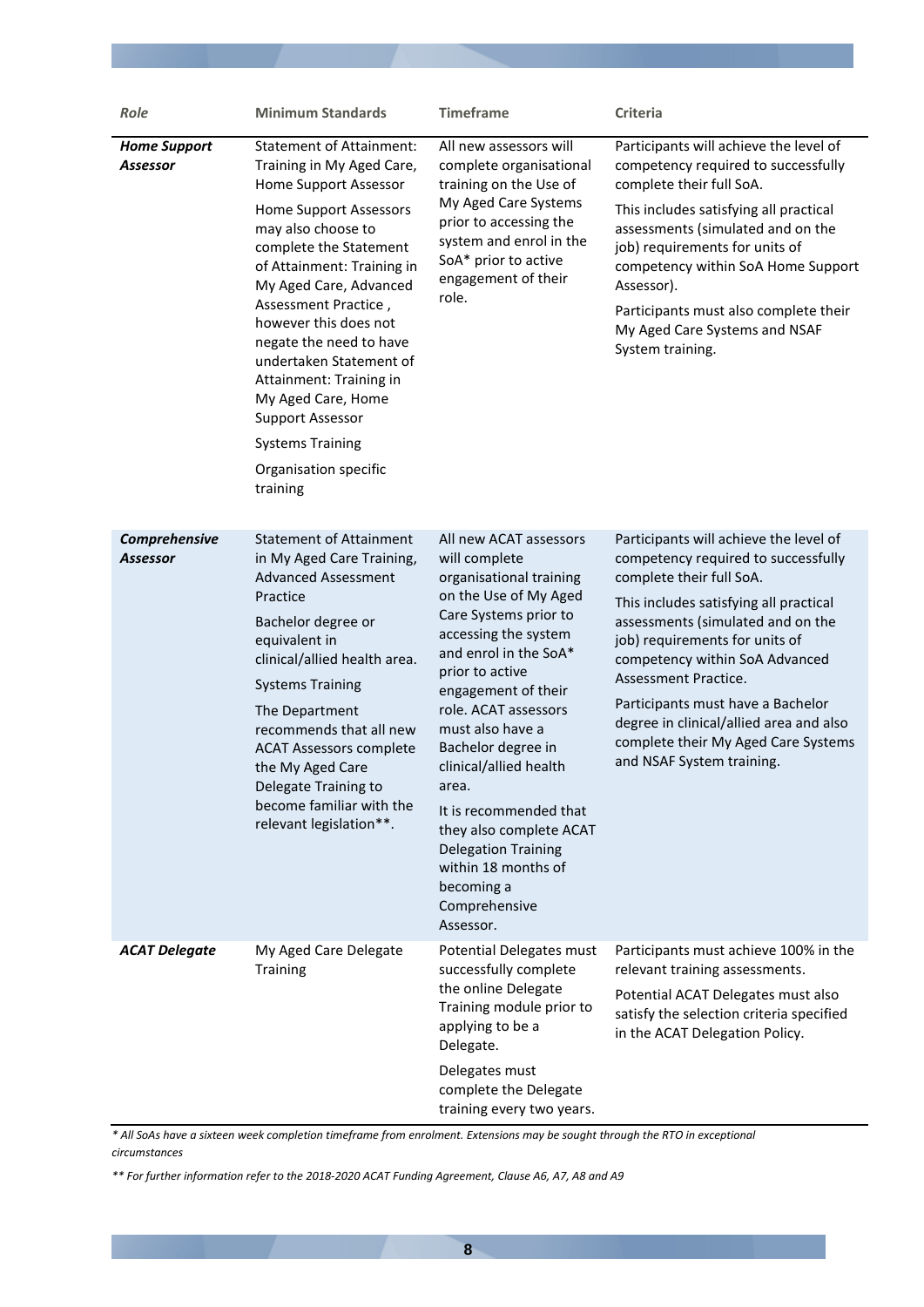# **9. Recognition of Prior Learning (RPL)**

Recognition of Prior Learning (RPL) may be granted for the learning products outlined within this strategy. RPL and related course fee are at the sole discretion of the Department in consultation with the Registered Training Organisation.

# <span id="page-8-0"></span>**10. Training Delivery**

The Statement of Attainments and the Delegate training material is delivered to the Workforce through the My Aged Care Learning Environment (MACLE).

MACLE provides the Workforce with a single point of access to strengthen its skills and knowledge, and build on capabilities related to its My Aged Care role. It also provides the Workforce the ability to undertake accredited and non-accredited training and is designed to provide My Aged Care workforce trainers with an enhanced training platform and the ability to deliver blended training sessions.

MACLE was developed in consultation with the Workforce as a result of recommendations made in the 2017 Department commissioned

My Aged Care Personal Capability Development Project which set out to better understand the capability development requirements of My Aged Care participants.

Applying a conceptual framework for My Aged Care effectiveness, this project provided recommendations for addressing personal capability gaps in the Workforce, where the improvement was shown to increase the effectiveness of My Aged Care screening and assessment delivery. One of the recommended mechanisms was the creation of a single platform for all My Aged Care training resulting in the design of the MACLE.

Using MACLE, enrolled workforce members have access to up-to-date and new content in an interactive online experience. Defined learning pathways such as SoAs, SPLEs and Delegate training require individual assessment of competency. As such, while some materials may be accessed through MACLE, access to the platform does not complete the competency assessment. The assessment process is conducted via the Department's nominated RTO. The costs to enrol in an SoA also include a 12 month subscription to the Learning Environment. The enrolment fees and charges to undertake an SoA, SPLEs and Delegate Training remain unchanged.

Costs associated with undertaking mandatory training requirements are the responsibility of the organisation or Jurisdiction responsible for the staff member. Should there be any additional cost implications for assessment organisations subsequent to the delivery of training through the My Aged Care Learning Environment, then assessment organisations will be advised of this.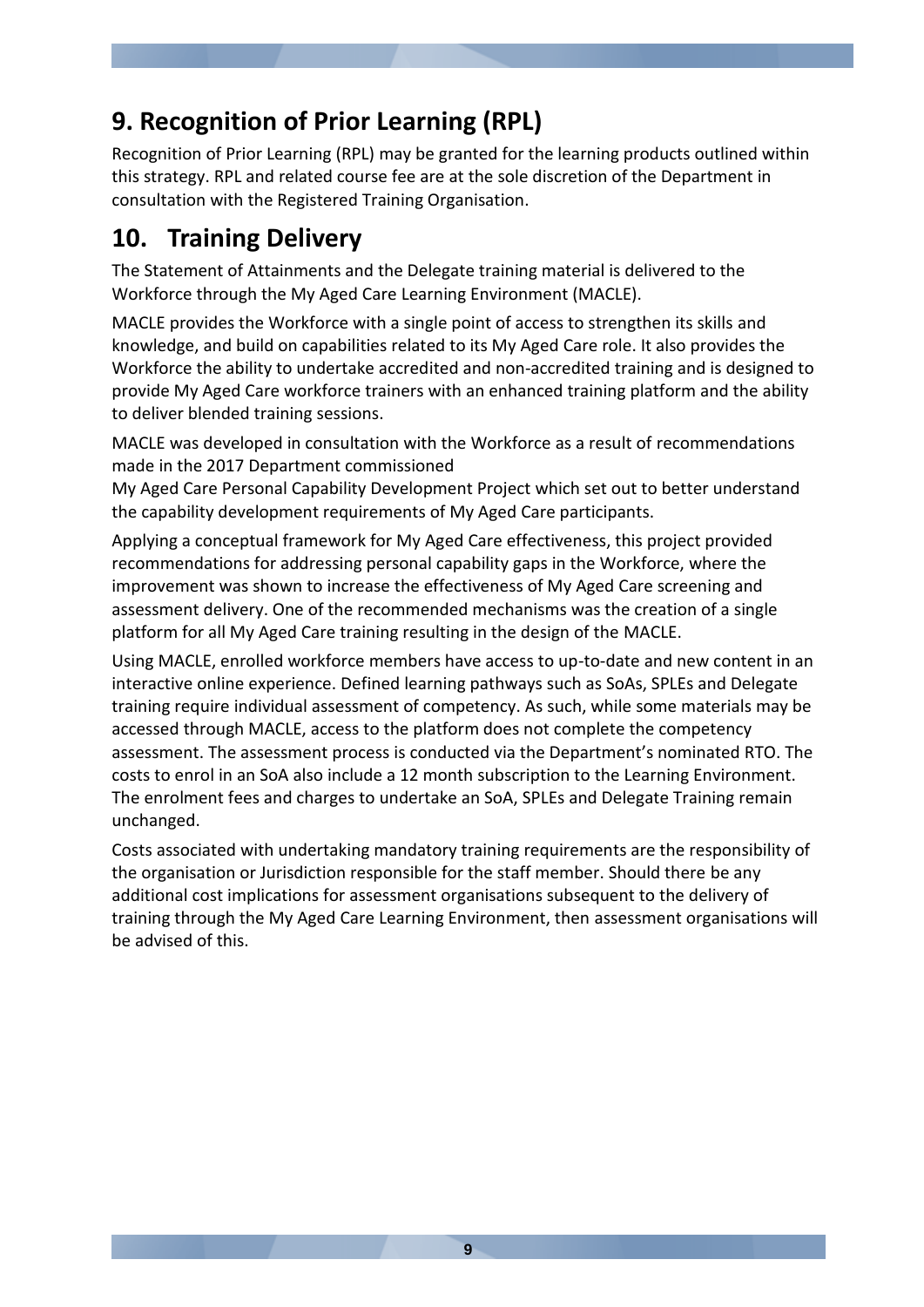# **11. Training Strategy Review**

The My Aged Care Workforce Training Strategy will be reviewed as needed, or at least annually by the Department to ensure alignment with the needs of the Workforce. Where material changes are foreshadowed then assessment organisations and the Contact Centre vendor will be consulted ahead of finalisation and implementation.

Next scheduled review of this Strategy is early 2020.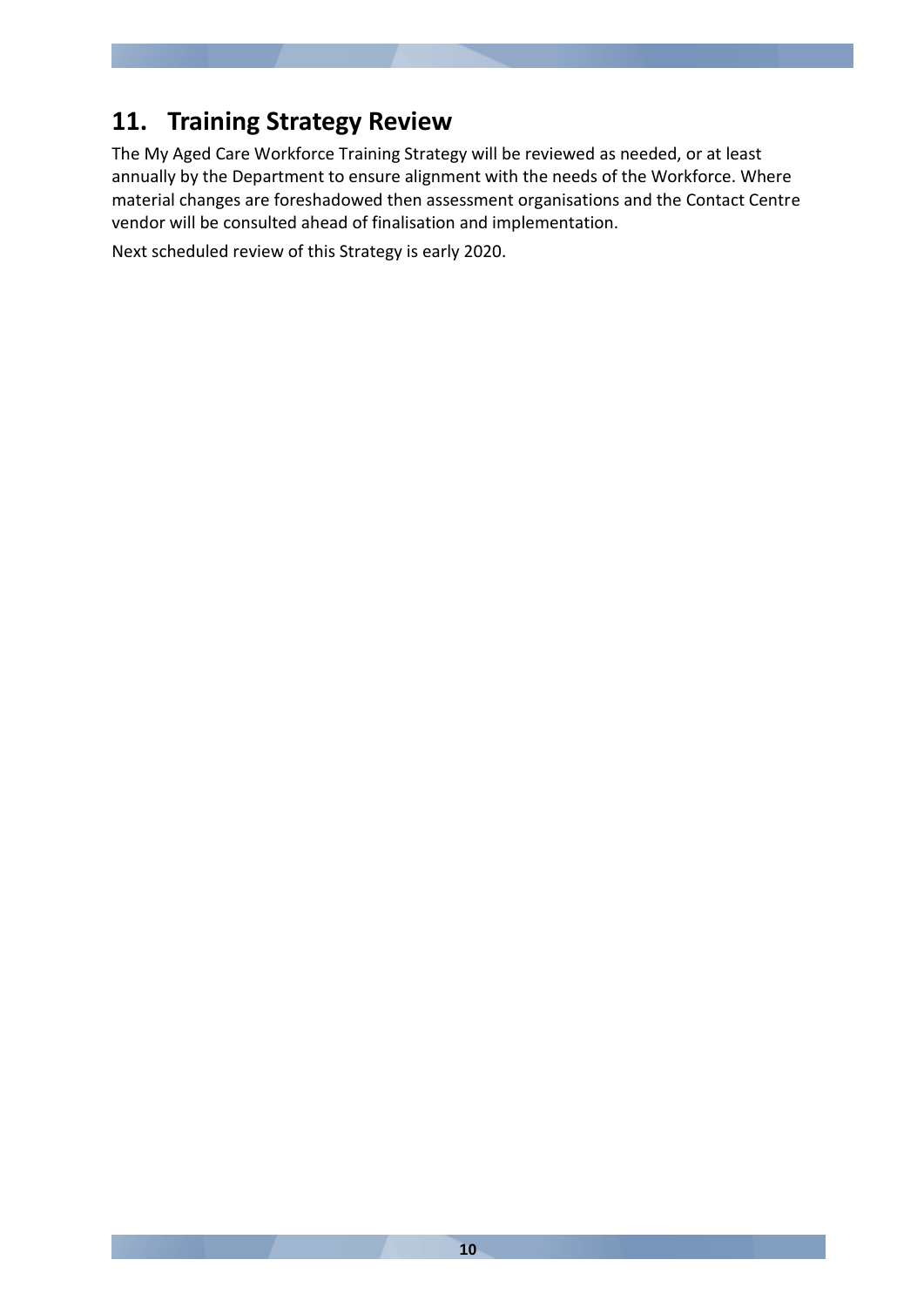# **Attachment A: Minimum Training Requirements – Detailed Descriptions**

#### **Units of Competency for each Statement of Attainment:**

#### **Statement of Attainment: Training in My Aged Care, Customer Solution Specialists**

| <b>Target Audience</b>               | <b>Unit of Competency</b>                            |
|--------------------------------------|------------------------------------------------------|
| <b>Customer Solution Specialists</b> | CHCAGE001 Facilitate the empowerment of older people |
|                                      | CHCCOM001 Provide first point of contact             |
|                                      | CHCCCS016 Respond to client needs                    |

#### **Statement of Attainment: Training in My Aged Care, Home Support Assessor**

| <b>Target Audience</b> | <b>Unit of Competency</b>                            |
|------------------------|------------------------------------------------------|
| Home Support Assessors | CHCAGE001 Facilitate the empowerment of older people |
|                        | <b>CHCCCS005 Conduct individual assessments</b>      |
|                        | <b>CHCCCS016 Respond to client needs</b>             |

#### **Statement of Attainment in My Aged Care Training, Advanced Assessment Practice**

| <b>Target Audience</b>  | <b>Unit of Competency</b>                      |
|-------------------------|------------------------------------------------|
| Comprehensive Assessors | CHCCSM001 Facilitate goal directed planning    |
|                         | CHCCSM008 Undertake advanced client assessment |

#### **Other Training Units**

| <b>Units of Training</b>                                                                                                   |
|----------------------------------------------------------------------------------------------------------------------------|
| My Aged Care Delegate Training                                                                                             |
| Working appropriately with Aboriginal and Torres Strait Islander Peoples in My Aged Care<br>Self-Paced Learning Experience |
| Working with Culturally and Linguistically Diverse People Self-Paced Learning Experience                                   |
| Working with Carers and the Care Relationship Self-Paced Learning Experience                                               |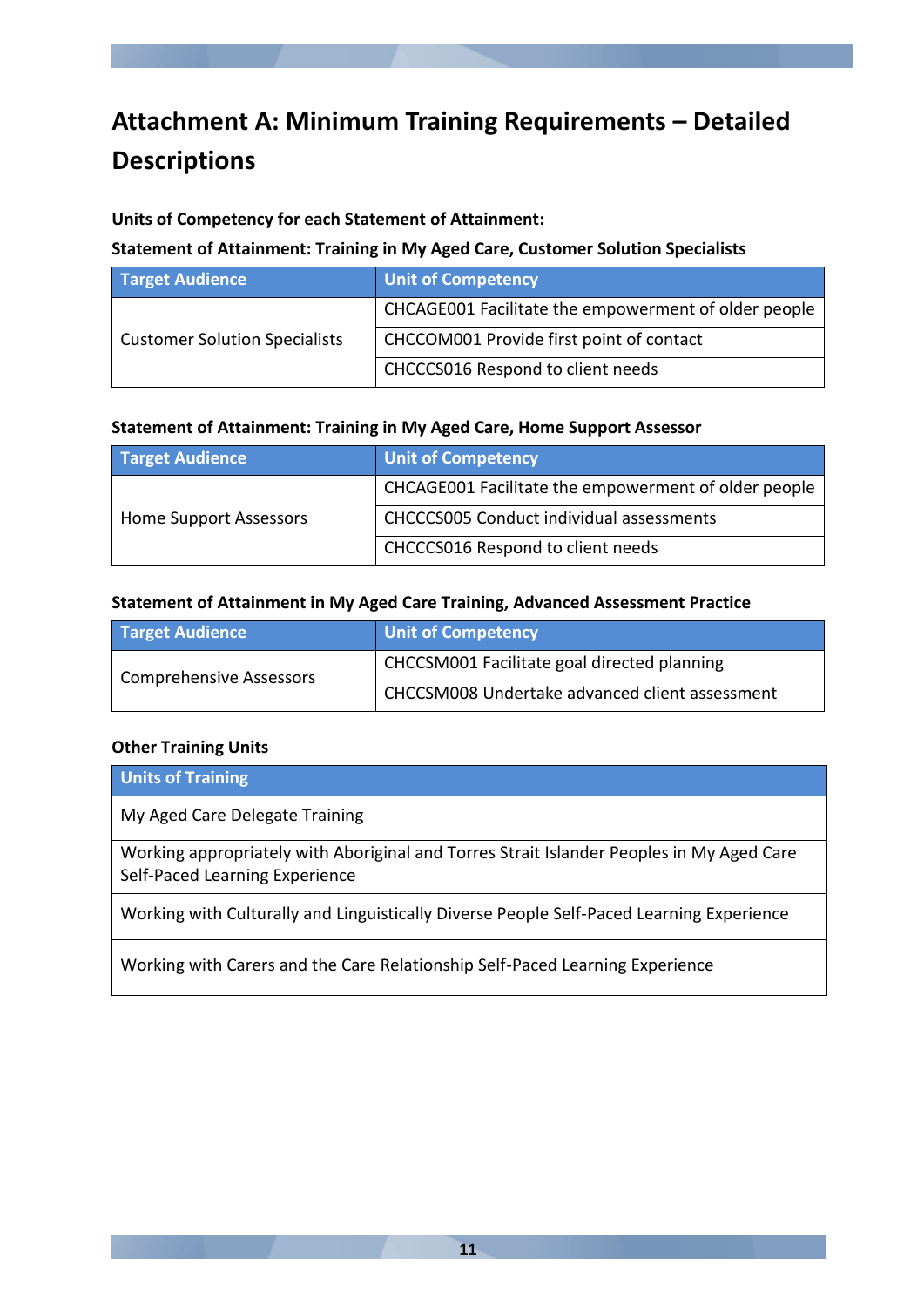### **My Aged Care Assessment Workforce Units of Competency Descriptions (November 2018)**

### Facilitate the empowerment of older people (CHCAGE001)

This unit of competency provides the essential knowledge and skills to perform effectively in the aged care sector. It provides an understanding of the policy and philosophy shaping the aged care system and changes to the ways in which older people are supported. It describes the different people involved in delivering My Aged Care services. It introduces the concepts of:

- Wellness and reablement;
- Client and carer led decision making; and
- Providing opportunities for individuals to take greater responsibility for their own needs and care into later life.

This unit of competency is required to be undertaken by the My Aged Care Contact Centre Customer Solutions Specialists and the Home Support Assessors in the Regional Assessment Services.

### Respond to client needs (CHCCCS016)

This unit provides a review of the role played in assessing and referring clients for support that allows them to maximise their independence. It presents the different entry points into My Aged Care and the improved opportunities to access and use information to support clients and their decisions. It offers tips on terms and concepts used while working with older people.

This unit of competency is required to be undertaken by the My Aged Care Contact Centre Customer Solutions Specialists and the Home Support Assessors in the Regional Assessment Services.

### Provide first point of contact (CHCCOM001)

This unit of competency describes the skills and knowledge required to conduct a telephone based assessment of callers' needs using effective communication/interpersonal skills. It builds on knowledge developed in *Facilitate the empowerment of older people.* The skills covered are pivotal to performing the role of Customer Solution Specialist in the My Aged Care Contact Centre. Customer Solution Specialists develop skills in asking a broad and shallow set of questions, and then facilitate the appropriate client pathway – to Home Support Assessment, Comprehensive Assessment or direct to services.

This unit of competency is required to be undertaken by the My Aged Care Contact Centre Customer Solutions Specialists only.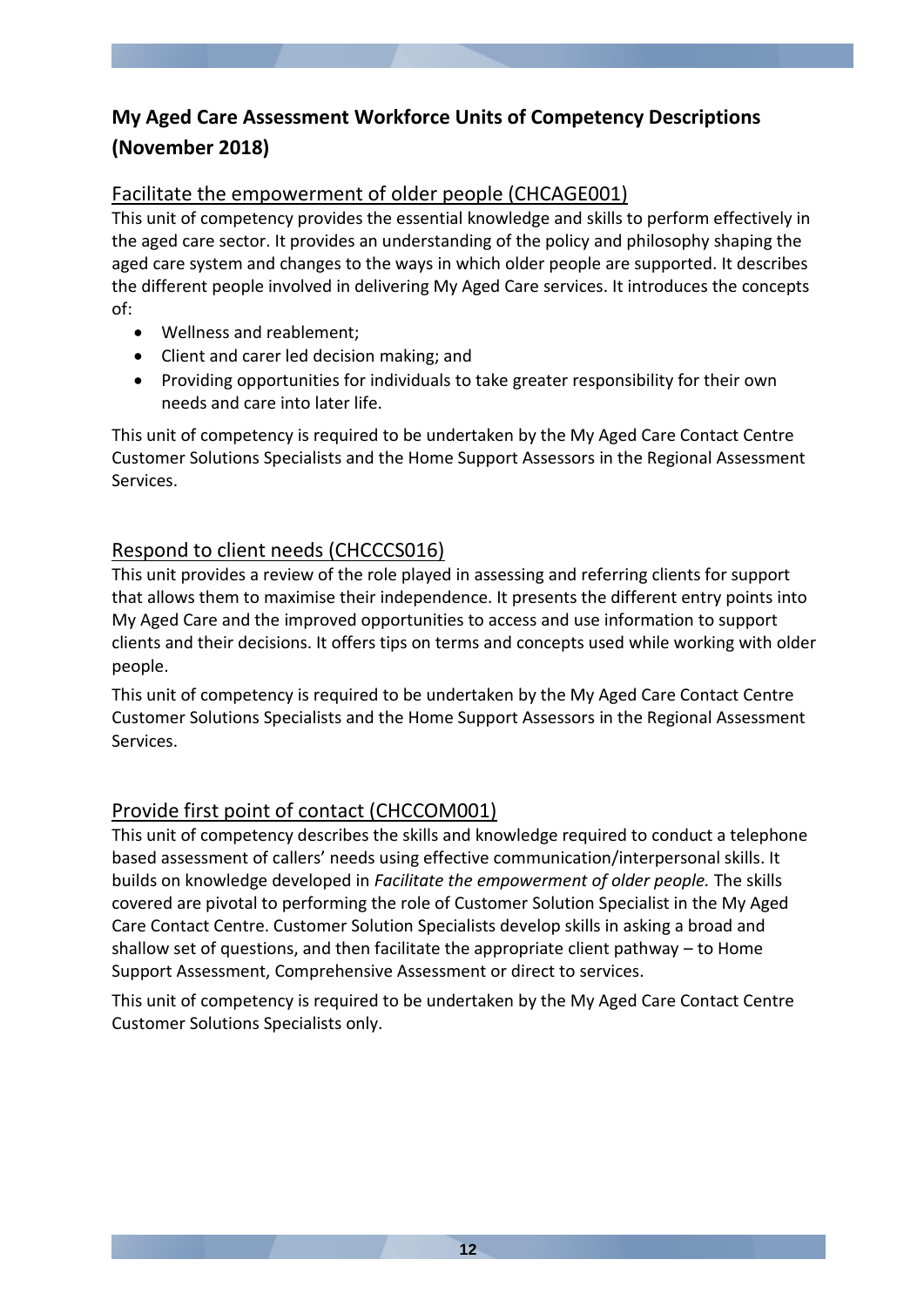### Conduct Individual Assessments (CHCCCS005)

This unit of competency describes the skills and knowledge required to conduct home support assessments and use the information to support clients and their decisions. It describes assessment processes that increase the level of control people have over the services they receive and ensures that services are based on a holistic, consistent assessment of need. A key feature of the new standardised national assessment process is adopting a personcentred, goal-oriented approach to support planning. Home Support Assessors develop the skills and knowledge to use completed screenings and registration and refer them for services and for Comprehensive Assessments.

This unit of competency is required to be undertaken by the Home Support Assessors in the Regional Assessment Services only.

### Undertake Advanced Client Assessment (CHCCSM008) and Facilitate goal directed planning (CHCCSM001)

This combination of units of competency describes the skills and knowledge required for the role of the Comprehensive Assessor and the assessment process. The principles that underpin comprehensive assessments as an interdisciplinary, multi-dimensional and collaborative process are presented. The critical, collaborative information-gathering process and the associated tools and skills are described. Comprehensive Assessors develop the skills and knowledge to identify care needs and develop and implement individualised goals leading to a support plan. Comprehensive Assessors determine eligibility for services under the *Aged Care Act 1997* and the ability to match and refer for approved services.

These units of competency are required to be undertaken by the Comprehensive Assessors in the Aged Care Assessment Teams only.

### The National Screening and Assessment Form (NSAF) and My Aged Care system training

The National Screening and Assessment Form (NSAF) and My Aged Care system training is a non-accredited module developed by the Department of Health. The training is a requirement for Home Support Assessors and Comprehensive Assessors and needs to be completed prior to conducting home support assessments and comprehensive assessments in the My Aged Care System.

The aim of this training is to embed the learning from the Statement of Attainments and to provide participants an introduction to the My Aged Care portal and the functions they undertake in the portal.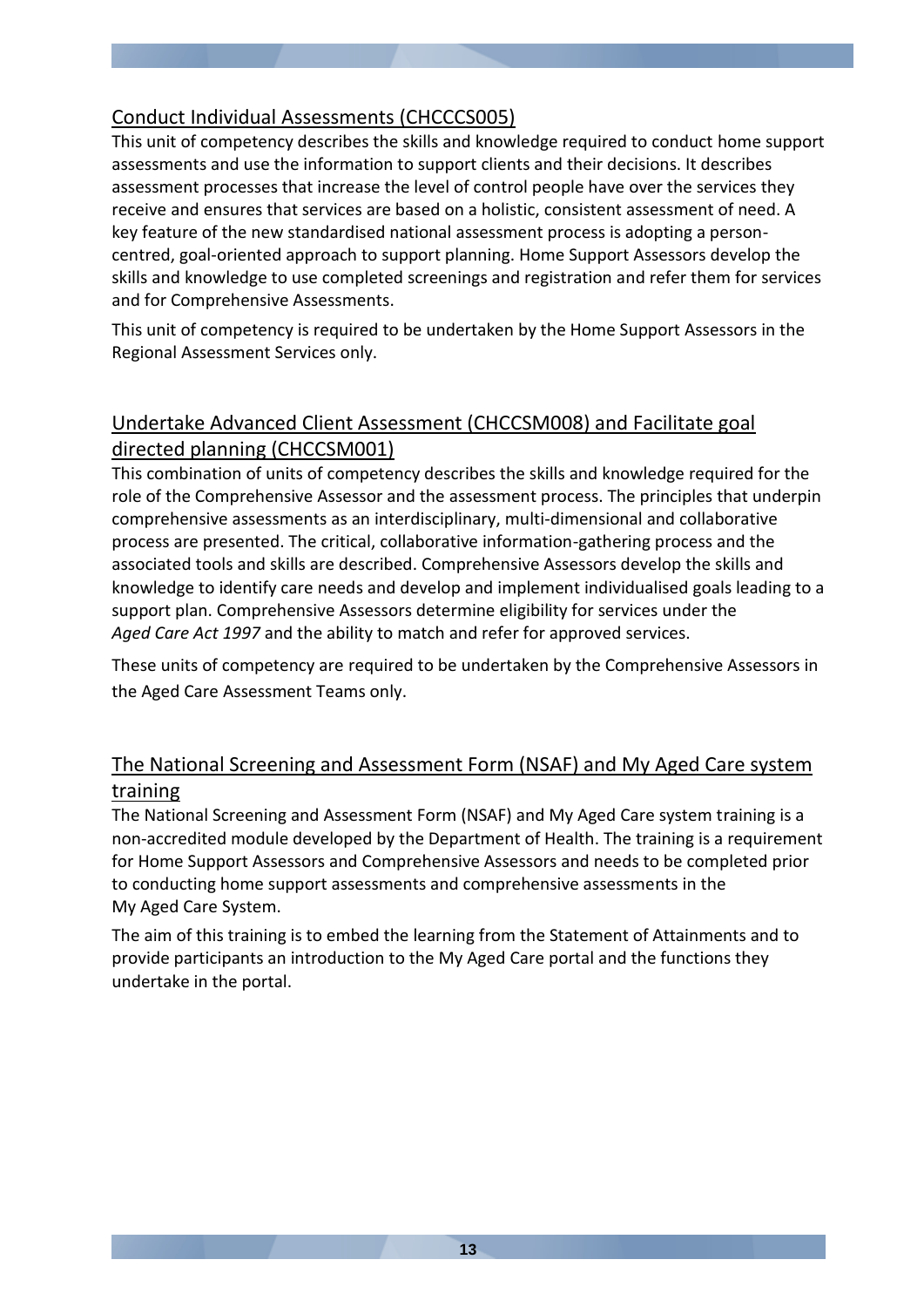The Department has developed system training materials tailored to each Workforce. All Workforce staff must complete the system training. Participants learn:

- An overview of the NSAF, its development and core elements;
- the guiding principles and best practice of the participant's key My Aged Care activity (screening, home support assessment or comprehensive assessment);
- elements of the My Aged Care portal relevant to the participant's role and link to relevant resources; and
- Allow the participant to undertake practical exercises in the My Aged Care portal relating to their role.

### Delegate Training

The My Aged Care Delegate Training module is a non-accredited course developed by the Department. All ACAT Delegates must undertake Delegate Training in order to meet the:

- selection criteria required for all Delegates as specified in the ACAT Delegation Policy; and
- My Aged Care Assessment Workforce minimum training standards.

This module provides participants with a sound understanding of the ACAT Delegate's role and responsibilities under the *Aged Care Act 1997*. Building on their skills and knowledge as Comprehensive Assessors, participants develop an understanding of the Delegations Policy, the principles of good decision-making and the legal and administrative framework in which decisions should be made. Participants' understanding of the eligibility criteria for approval of Australian Government subsidised aged care services is improved. The Delegate role in ensuring that approvals have been conducted in accordance with relevant legislation, policy and guidelines is explained.

Note: It is a requirement that Delegates undertake refresher training every 2 years by undertaking the Delegate Training module again.

### **Self-Paced Learning Experiences**

### Working Appropriately with Aboriginal and Torres Strait Islander Peoples in My Aged Care

The purpose of this experience is to develop the knowledge and skills of the Workforce to ensure a culturally safe and respectful experience is provided to the Aboriginal and Torres Strait Islander consumers, clients and carers of My Aged Care.

### Working with Carers and the Care Relationship

The purpose of this experience is to develop and upskill people in the Workforce on the importance and dimensions of the carer and care relationship so as to improve positive outcomes for carers, consumers and clients in their My Aged Care journey.